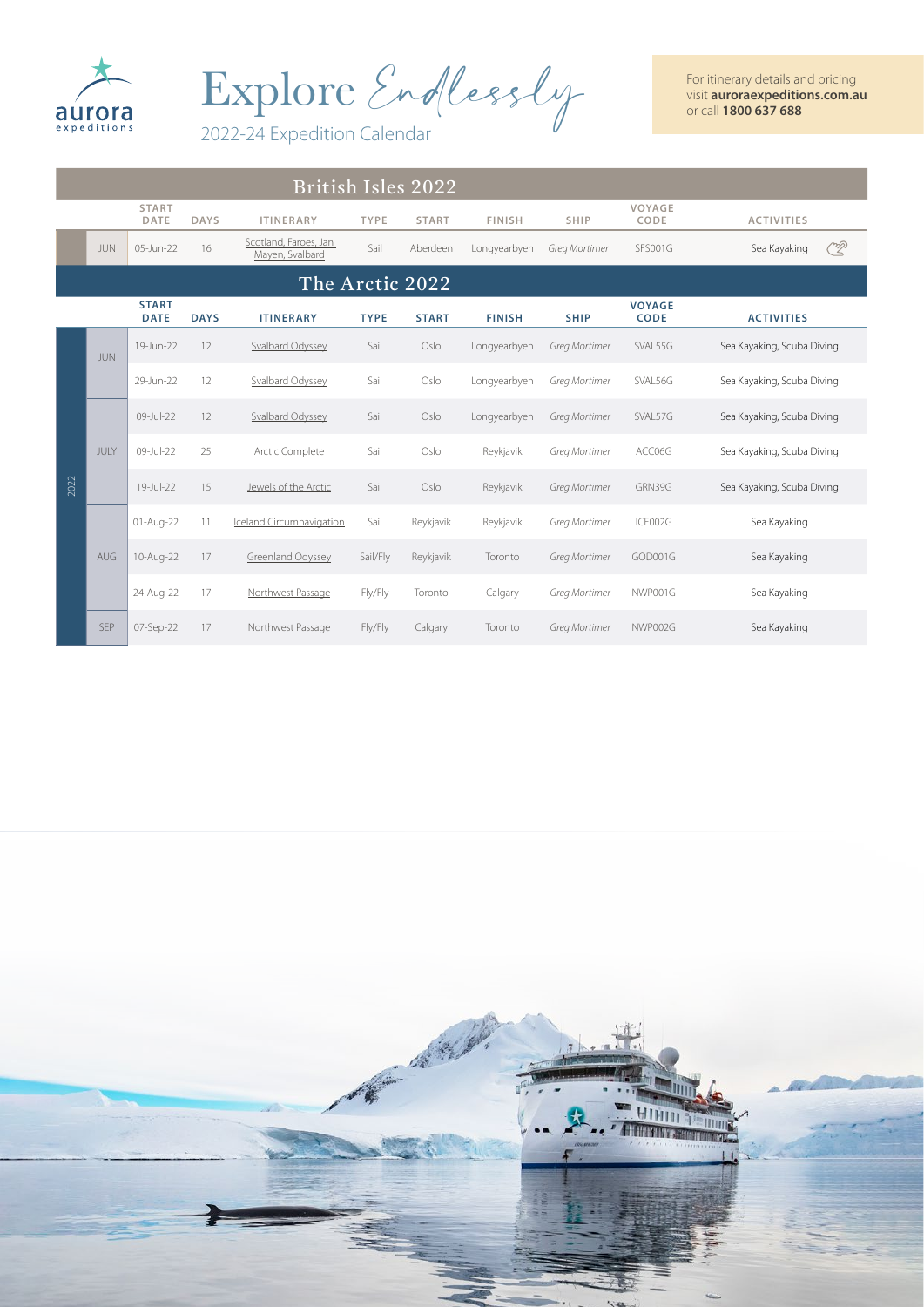

Explore Endlessly

2022-24 Expedition Calendar

|      | Antarctica 2022/23 |                             |             |                                                   |             |              |               |                      |                              |                                                                     |
|------|--------------------|-----------------------------|-------------|---------------------------------------------------|-------------|--------------|---------------|----------------------|------------------------------|---------------------------------------------------------------------|
|      |                    | <b>START</b><br><b>DATE</b> | <b>DAYS</b> | <b>ITINERARY</b>                                  | <b>TYPE</b> | <b>START</b> | <b>FINISH</b> | <b>SHIP</b>          | <b>VOYAGE</b><br><b>CODE</b> | <b>ACTIVITIES</b>                                                   |
|      | OCT                | 21-Oct-22                   | 19          | South Georgia &<br><b>Antarctic Odyssey</b>       | Sail        | Santiago     | Ushuaia       | Greg Mortimer        | ASG211022G                   | Sea Kayaking, Snowshoeing,<br>Shackleton's Crossing on Skis         |
|      |                    | 04-Nov-22                   | 17          | Subantarctic Safari                               | Sail        | Santiago     | Ushuaia       | Sylvia Earle         | FLK041122S                   | Sea Kayaking, Snorkelling,<br>Shackleton's Crossing on Foot         |
|      |                    | 07-Nov-22                   | 12          | Spirit of Antarctica                              | Sail        | Ushuaia      | Ushuaia       | Greg Mortimer        | ANP071122G                   | Sea Kayaking, Camping, Snowshoeing,<br>Ski/Snowboard Touring        |
|      |                    | 17-Nov-22                   | 12          | Spirit of Antarctica                              | Sail        | Ushuaia      | Ushuaia       | Greg Mortimer        | ANP171122G                   | Sea Kayaking, Camping, Snowshoeing,<br>Ski/Snowboard Touring        |
|      | <b>NOV</b>         | 19-Nov-22                   | 12          | Spirit of Antarctica                              | Sail        | Ushuaia      | Ushuaia       | Sylvia Earle         | ANP191122S                   | Sea Kayaking, Snorkelling,<br>Camping, Snowshoeing                  |
| 2022 |                    | 27-Nov-22                   | 21          | Falklands, South Georgia<br>& Peninsula           | Sail        | Ushuaia      | Ushuaia       | Greg Mortimer        | FSP271122G                   | Sea Kayaking, Snowshoeing,<br>Alpine Trekking                       |
|      |                    | 29-Nov-22                   | 12          | Spirit of Antarctica                              | Sail        | Ushuaia      | Ushuaia       | Sylvia Earle         | ANP291122S                   | Sea Kayaking, Snorkelling,<br>Camping, Snowshoeing                  |
|      |                    | 09-Dec-22                   | 12          | Spirit of Antarctica                              | Sail        | Ushuaia      | Ushuaia       | Sylvia Earle         | ANP091222S                   | Sea Kayaking, Snorkelling,<br>Camping, Snowshoeing                  |
|      | DEC                | 16-Dec-22                   | 13          | <b>Across the Antarctic</b><br>Circle (Christmas) | Sail        | Ushuaia      | Ushuaia       | Greg Mortimer        | ANC161222G                   | Sea Kayaking, Snorkelling, Camping,<br>Snowshoeing, Alpine Trekking |
|      |                    | 19-Dec-22                   | 21          | South Georgia &<br>Antarctic Odyssey              | Sail        | Ushuaia      | Ushuaia       | Sylvia Earle         | ASG191222S                   | Sea Kayaking, Snorkelling,<br>Snowshoeing                           |
|      |                    | 27-Dec-22                   | 21          | South Georgia &<br><b>Antarctic Odyssey</b>       | Sail        | Ushuaia      | Ushuaia       | Greg Mortimer        | ASG271222G                   | Sea Kayaking, Snorkelling                                           |
|      |                    | 07-Jan-23                   | 13          | <b>Across the Antarctic Circle</b>                | Sail        | Ushuaia      | Ushuaia       | Sylvia Earle         | ANC070123                    | Sea Kayaking, Snorkelling                                           |
|      |                    | 15-Jan-23                   | 11          | <b>Antarctic Explorer</b>                         | Sail/Fly    | Ushuaia      | Punta Arenas  | Greg Mortimer        | AEP150123G                   | Sea Kayaking, Snorkelling                                           |
|      | JAN                | 18-Jan-23                   | 11          | <b>Antarctic Explorer</b>                         | Sail/Fly    | Ushuaia      | Punta Arenas  | Sylvia Earle         | AEP180123S                   | Sea Kayaking, Snorkelling                                           |
|      |                    | 23-Jan-23                   | 12          | <b>Antarctic Explorer</b>                         | Fly/Fly     | Punta Arenas | Punta Arenas  | <b>Greg Mortimer</b> | AEP230123G                   | Sea Kayaking, Snorkelling                                           |
|      |                    | 26-Jan-23                   | 12          | <b>Antarctic Explorer</b>                         | Fly/Fly     | Punta Arenas | Punta Arenas  | Sylvia Earle         | AEP260123S                   | Sea Kayaking, Snorkelling                                           |
|      |                    | 01-Feb-23                   | 12          | Across the Antarctic Circle                       | Fly/Sail    | Punta Arenas | Ushuaia       | Greg Mortimer        | ANC010223G                   | Sea Kayaking, Snorkelling                                           |
| 2023 |                    | 04-Feb-23                   | 12          | Wild Antarctica                                   | Fly/Sail    | Punta Arenas | Ushuaia       | Sylvia Earle         | ANW040223S                   | Sea Kayaking, Snorkelling                                           |
|      | FEB                | 11-Feb-23                   | 11          | <b>Antarctic Explorer</b>                         | Sail/Fly    | Ushuaia      | Punta Arenas  | Greg Mortimer        | AEP110223G                   | Sea Kayaking, Snorkelling                                           |
|      |                    | 19-Feb-23                   | 12          | Antarctic Explorer                                | Fly/Fly     | Punta Arenas | Punta Arenas  | Greg Mortimer        | AEP190223G                   | Sea Kayaking, Snorkelling                                           |
|      |                    | 22-Feb-23                   | 12          | <b>Antarctic Explorer</b>                         | Fly/Fly     | Punta Arenas | Punta Arenas  | Sylvia Earle         | AEP220223S                   | Sea Kayaking, Snorkelling,<br>Scuba Diving                          |
|      |                    | 28-Feb-23                   | 12          | <b>Wild Antarctica</b>                            | Fly/Sail    | Punta Arenas | Ushuaia       | Greg Mortimer        | ANW280223G                   | Sea Kayaking, Snorkelling                                           |
|      |                    | 03-Mar-23                   | 12          | <b>Antarctic Explorer</b>                         | Fly/Sail    | Punta Arenas | Ushuaia       | Sylvia Earle         | AEP030323S                   | Sea Kayaking, Snorkelling,<br>Scuba Diving                          |
|      | MAR                | 10-Mar-23                   | 21          | South Georgia & Antarctic<br>Odyssey              | Sail        | Ushuaia      | Ushuaia       | Greg Mortimer        | ASG100323G                   | Sea Kayaking, Snorkelling                                           |
|      |                    | 13-Mar-23                   | 23          | Antarctica Complete                               | Sail        | Ushuaia      | Ushuaia       | Sylvia Earle         | ACO130323S                   | Sea Kayaking, Snorkelling                                           |

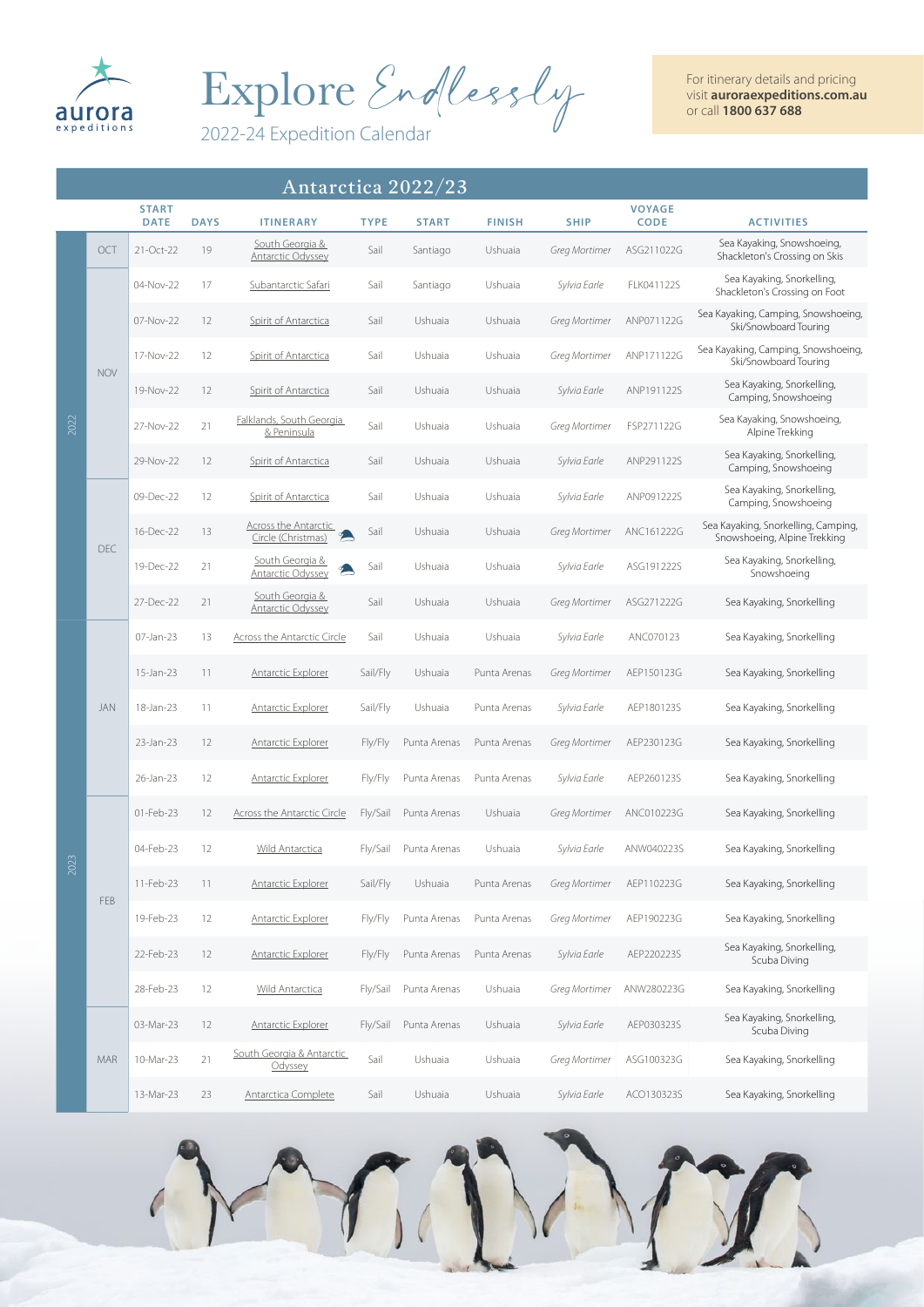

Explore Endlessly

2022-24 Expedition Calendar

|      | Islands of the Atlantic 2023 |                             |             |                                            |             |                        |               |               |                              |                                                                               |  |
|------|------------------------------|-----------------------------|-------------|--------------------------------------------|-------------|------------------------|---------------|---------------|------------------------------|-------------------------------------------------------------------------------|--|
|      |                              | <b>START</b><br><b>DATE</b> | <b>DAYS</b> | <b>ITINERARY</b>                           | <b>TYPE</b> | <b>START</b>           | <b>FINISH</b> | <b>SHIP</b>   | <b>VOYAGE</b><br><b>CODE</b> | <b>ACTIVITIES</b>                                                             |  |
| 2023 | <b>APR</b>                   | 16-Apr-23                   | 15          | Cape Verde, Canary<br>Islands & The Azores | Sail        | Lisbon                 | Lisbon        | Greg Mortimer | CAP001G                      | Sea Kayaking, Paddling,<br>Scuba Diving, Snorkelling                          |  |
|      |                              |                             |             |                                            |             | Latin America 2023     |               |               |                              |                                                                               |  |
|      |                              | <b>START</b><br><b>DATE</b> | <b>DAYS</b> | <b>ITINERARY</b>                           | <b>TYPE</b> | <b>START</b>           | <b>FINISH</b> | <b>SHIP</b>   | <b>VOYAGE</b><br><b>CODE</b> | <b>ACTIVITIES</b>                                                             |  |
| 203  | <b>APR</b>                   | 20-Apr-23                   | 15          | Costa Rica & Panama Canal                  | Sail        | Cartagena de<br>Indias | San José      | Sylvia Earle  | CRP003S                      | Scuba Diving, Paddling, Snorkelling,<br>Stand-up Paddleboarding               |  |
|      |                              |                             |             |                                            |             | The Arctic 2023        |               |               |                              |                                                                               |  |
|      |                              | <b>START</b><br><b>DATE</b> | <b>DAYS</b> | <b>ITINERARY</b>                           | <b>TYPE</b> | <b>START</b>           | <b>FINISH</b> | <b>SHIP</b>   | <b>VOYAGE</b><br><b>CODE</b> | <b>ACTIVITIES</b>                                                             |  |
|      | MAY                          | 16-May-23                   | 15          | <b>Across the Arctic Circle</b>            | Sail        | Aberdeen               | Longyearbyen  | Greg Mortimer | <b>SNS007G</b>               | Sea Kayaking, Paddling, Scuba Diving,<br>Snorkelling, Stand-up Paddleboarding |  |
|      |                              | 29-May-23                   | 12          | Svalbard Odyssey                           | Sail        | Longyearbyen           | Longyearbyen  | Greg Mortimer | SVL058G                      | Sea Kayaking, Scuba Diving                                                    |  |
|      |                              | 04-Jun-23                   | 11          | Iceland Circumnavigation                   | Sail        | Reykjavik              | Reykjavik     | Sylvia Earle  | ICE003S                      | Sea Kayaking, Paddling, Scuba Diving                                          |  |
|      |                              | 08-Jun-23                   | 12          | Svalbard Odyssey                           | Sail        | Longyearbyen           | Longyearbyen  | Greg Mortimer | SVL059G                      | Sea Kayaking, Scuba Diving                                                    |  |
|      | <b>JUN</b>                   | 13-Jun-23                   | 15          | Iceland, Jan Mayen,<br>Svalbard            | Sail        | Reykjavik              | Longyearbyen  | Sylvia Earle  | <b>IJS002S</b>               | Sea Kayaking                                                                  |  |
|      |                              | 18-Jun-23                   | 15          | Jewels of the Arctic                       | Sail        | Longyearbyen           | Reykjavik     | Greg Mortimer | GRN040G                      | Sea Kayaking, Scuba Diving,<br>Rock Climbing                                  |  |
|      |                              | 26-Jun-23                   | 15          | <b>Svalbard in Depth</b>                   | Sail        | Longyearbyen           | Longyearbyen  | Sylvia Earle  | SVD001S                      | Sea Kayaking                                                                  |  |
| 2023 | JUL                          | $01$ -Jul-23                | 24          | Arctic Complete                            | Sail        | Reykjavik              | Longyearbyen  | Greg Mortimer | ACC007G                      | Sea Kayaking, Scuba Diving,<br>Rock Climbing                                  |  |
|      |                              | 09-Jul-23                   | 15          | Jewels of the Arctic                       | Sail        | Longyearbyen           | Reykjavik     | Sylvia Earle  | GRN041S                      | Sea Kayaking, Scuba Diving,<br>Rock Climbing                                  |  |
|      |                              | 23-Jul-23                   | 12          | Svalbard Odyssey                           | Sail        | Longyearbyen           | Longyearbyen  | Greg Mortimer | SVL060G                      | Sea Kayaking                                                                  |  |
|      |                              | 27-Jul-23                   | 17          | Northwest Passage                          | Fly/Fly     | Toronto                | Calgary       | Sylvia Earle  | NWP003S                      | Sea Kayaking                                                                  |  |
|      |                              | 02-Aug-23                   | 15          | Jewels of the Arctic                       | Sail        | Longyearbyen           | Reykjavik     | Greg Mortimer | GRN042G                      | Sea Kayaking, Rock Climbing                                                   |  |
|      | AUG                          | 10-Aug-23                   | 17          | Northwest Passage                          | Fly/Fly     | Calgary                | Toronto       | Sylvia Earle  | NWP004S                      | Sea Kayaking                                                                  |  |
|      |                              | 15-Aug-23                   | 14          | East Greenland Explorer                    | Sail        | Reykjavik              | Reykjavik     | Greg Mortimer | EGL001G                      | Sea Kayaking, Rock Climbing                                                   |  |
|      |                              | 24-Aug-23                   | 30          | Complete Northwest<br>Passage              | Fly/Fly     | Toronto                | Anchorage     | Sylvia Earle  | FNW001S                      | Sea Kayaking                                                                  |  |
|      | <b>SEP</b>                   | 01-Sep-23                   | 22          | Northern Lights Explorer                   | Sail        | Kirkenes               | Bergen        | Greg Mortimer | NLE001G                      | Sea Kayaking, Paddling,<br>Stand-up Paddleboarding                            |  |
|      |                              |                             |             |                                            |             | British Isles 2023     |               |               |                              |                                                                               |  |
|      |                              | <b>START</b><br>DATE        | <b>DAYS</b> | <b>ITINERARY</b>                           | TYPE        | START                  | <b>FINISH</b> | SHIP          | VOYAGE<br>CODE               | <b>ACTIVITIES</b>                                                             |  |
| 2023 |                              | 04-May-23                   | 14          | <b>Jewels of Coastal UK</b>                | Sail        | London                 | Aberdeen      | Greg Mortimer | UKC001G                      | Sea Kayaking, Scuba Diving,<br>Snorkelling                                    |  |
|      | MAY                          | 17-May-23                   | 17          | Ireland & Scotland<br><b>Discovery</b>     | Sail        | Dublin                 | Aberdeen      | Sylvia Earle  | ISC001S                      | Sea Kayaking, Paddling, Scuba Diving,<br>Snorkelling, Stand-up Paddleboarding |  |
|      |                              |                             |             |                                            |             |                        |               |               |                              | <b>STATISTICS</b>                                                             |  |